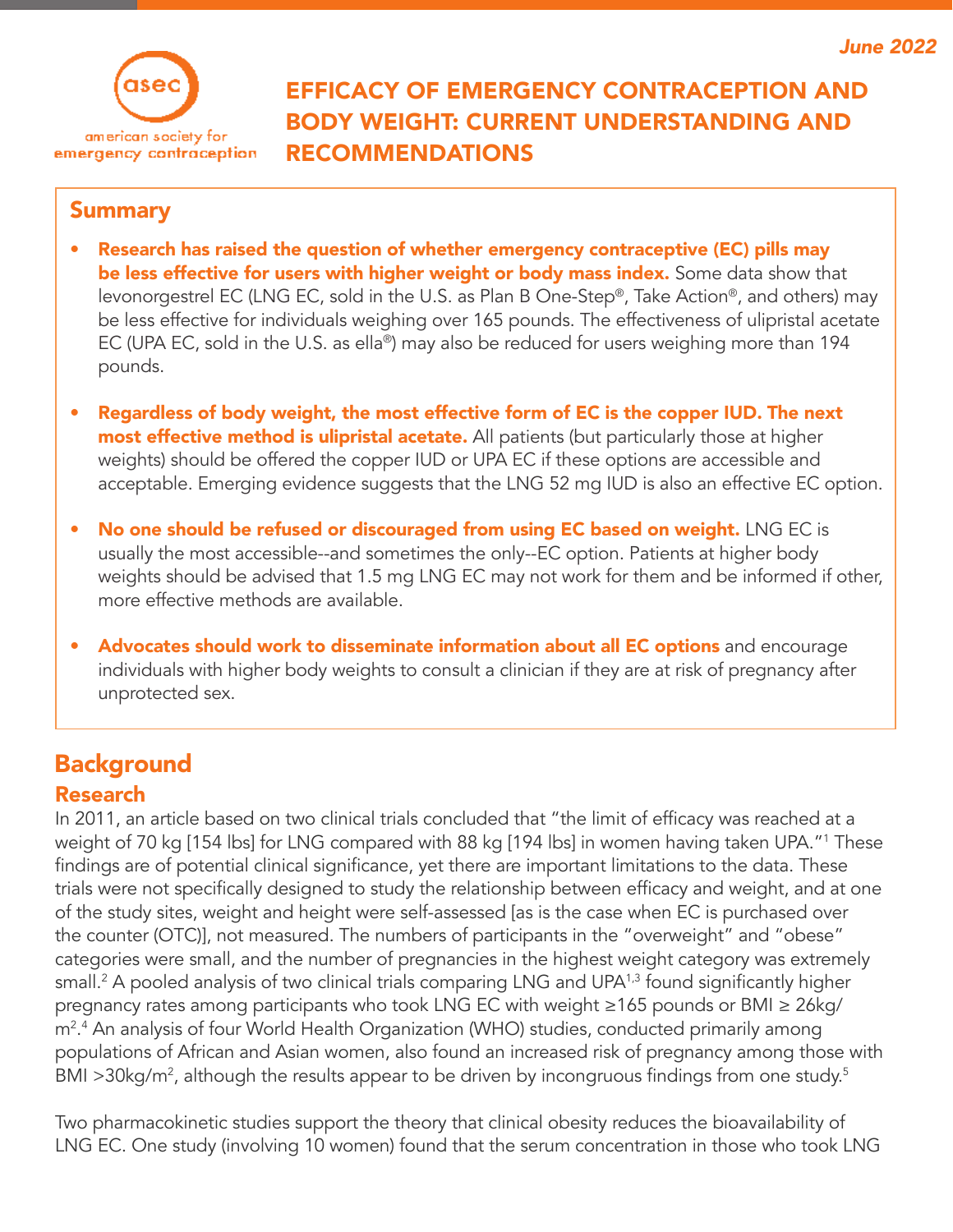1.5 mg was about 50% lower in women with BMI of 30 kg/m<sup>2</sup> or greater compared to those with BMI less than 25 kg/m<sup>2</sup>. In this study, doubling the dose in the higher BMI group brought the serum concentration to a level equaling that of women with lower BMI who had taken the standard dose (1.5 mg).<sup>6</sup> Another pharmacokinetic study (involving 32 women) similarly found that, throughout 24 hours after ingesting LNG EC, serum concentration levels were 50% lower among women with BMI of 30 kg/m<sup>2</sup> or greater. Following use of UPA EC, however, blood levels were similar among both BMI groups.<sup>7</sup> Some organizations (including ASEC and the UK Faculty of Sexual and Reproductive Healthcare, part of the Royal College of Obstetricians and Gynecologists<sup>8</sup>) adjusted EC guidelines to include the possibility of a double dose of LNG EC for individuals with higher BMI. However, a recent pharmacodynamic study involving 70 participants with BMI higher than 30 kg/m² found that taking 3.0 mg LNG did not significantly reduce the chance of follicular rupture within 5 days compared with 1.5 mg LNG. $9$ 

### Regulatory Decisions

The manufacturer of NorLevo (a 1.5 mg LNG emergency contraceptive pill (ECP)) conducted additional analyses of the data from the 2011 article and requested that European regulatory authorities allow a change to the product label indicating that higher weight may reduce its effectiveness. In November 2013, European authorities granted a label change warning that "in clinical trials, contraceptive efficacy was reduced in women weighing 75 kg [165 lbs] or more and levonorgestrel was not effective in women who weighed more than 80 kg [175 lbs]."<sup>10</sup> Shortly thereafter, Health Canada (the Canadian regulatory authority) authorized the same label change for LNG EC. In July 2014, the European Medicines Agency completed a review of all available data (including data from trials conducted by WHO) and found that "the data were too limited and not robust enough to conclude with certainty that contraceptive effect is reduced with increased bodyweight," and such statements should be removed from product labels.<sup>11</sup> In May 2016, the US Food and Drug Administration (FDA) announced completion of a review of the available data and also concluded that "the data are conflicting and too limited to reach a definitive conclusion as to whether effectiveness is reduced in [women who weigh more than 165 pounds or have a BMI above 25]."<sup>12</sup> It should be noted that all of this regulatory activity took place before the publications of the most recent WHO study and the pharmacokinetic studies showing a reduction of bioavailability of LNG EC in clinically obese individuals.

The UK Faculty of Sexual and Reproductive Healthcare (FRSH) issued guidance recommending that patients with BMI greater than 26 kg/m<sup>2</sup> or weighing more than 154 pounds be offered a copper IUD as a first-line EC option and UPA EC as second choice. If these options are not available, FRSH suggested considering 3.0 mg LNG, which may be more effective than a 1.5 mg dose. $^{\text{\tiny{8}}}$  (As of the time of this publication, this recommendation had not been changed).

## **Significance**

The U.S. Centers for Disease Control and Prevention reports that the average American woman weighs 170.8 pounds (77.6 kg)<sup>13</sup>; therefore, millions at risk for pregnancy fall into the weight category in which LNG ECPs (and for a smaller subset of users, possibly UPA ECPs) may not work. It is of vital importance that the most effective forms of EC--IUDs and UPA ECPs--be made widely available. However, IUDs and UPA ECPs can only be obtained with the involvement of a healthcare provider in the United States, while LNG EC is available over the counter without age or point-of-sale restrictions.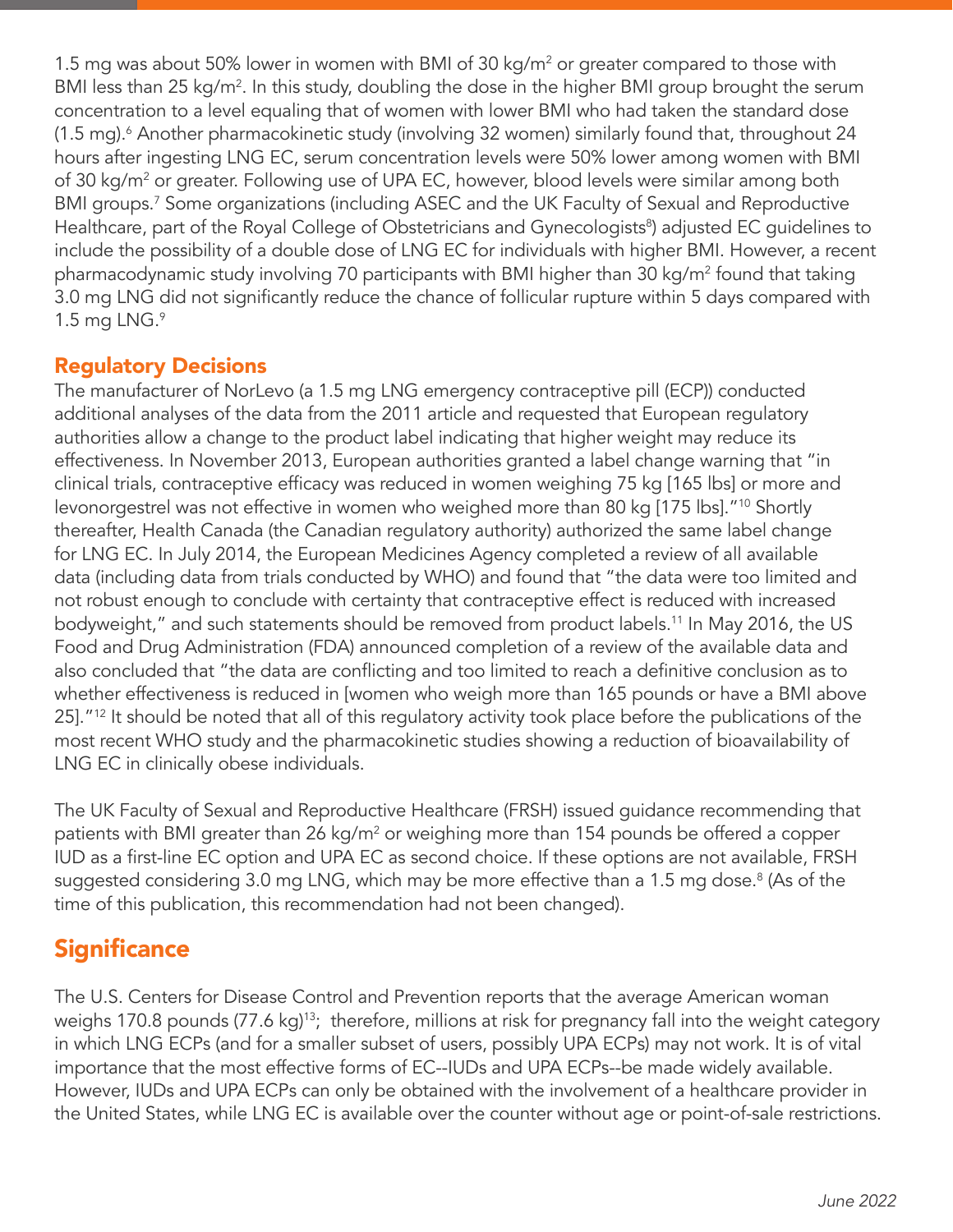Many consumers purchase EC directly from stores and pharmacies without consulting a healthcare provider, and many providers do not routinely include counseling about EC in patient interactions. An analysis of the National Survey of Family Growth demonstrated that only 2% of rural and 3% of urban women had received counseling about EC in the last year.<sup>14</sup> Studies of provider practices found that 14% of healthcare providers who treat women of reproductive age and 18% of obstetriciangynecologists provide or recommend UPA.15,16

## Recommendations and Conclusions

Although the evidence is not entirely clear, there appears to be a relationship between the efficacy of EC (particularly LNG) and the weight of the user, and emerging evidence suggests that biological processes may play a determining role. In its May 2016 communication on the subject, the FDA stated that "further research by the manufacturers of [LNG EC] products on the possible impact of weight or BMI on effectiveness should be a priority."<sup>17</sup> It must be noted that the FDA cannot require that manufacturers conduct such studies, and clinical trials with a rare outcome such as pregnancy after use of EC are large and expensive. A clinical trial (NCT03537768) that recently closed enrollment may provide additional information about the ability of a double-dose (3 mg) of LNG EC to prevent pregnancy in individuals with BMI ≥30 kg/m². Those in need of EC and healthcare providers who serve patients of reproductive age will most likely need to make decisions about EC without complete information about precisely how weight impacts EC efficacy.

Those who serve patients of reproductive age in a clinical setting are in an excellent position to counsel on all options for EC. For everyone, the copper IUD (and possibly the LNG 52 mg IUD<sup>20</sup>) is the most effective EC method. UPA ECPs are the next most effective option, and LNG ECPs are reasonable when these are not available. For patients at higher body weights, special emphasis should be placed on the benefits of an IUD or UPA (although for patients who weigh more than 194 pounds, the efficacy of UPA might be reduced as well). Providers should remind anyone choosing ECPs that the pill should be taken as soon as possible after sex, and all patients should be offered an ongoing contraceptive method if they wish. Hormonal methods can be started simultaneously with use of LNG and no sooner than 5 days after unprotected intercourse with use of UPA (with limited exceptions for regular pill users who miss 3 pills on days 5-7 of the cycle).<sup>18</sup>

However, most individuals do not obtain EC from a clinic. The majority of EC sales take place in retail outlets now that LNG ECPs are available over the counter with no age or point-of-sale restrictions. Thus, advocates should work to spread information about all options for EC and encourage EC users with higher body weights to consult a clinician if they wish to obtain a more effective EC option after unprotected sex. Consumers should also be informed about the possibility of acquiring UPA EC online from a service such as [Nurx](https://www.nurx.com/), [Planned Parenthood Direct](https://plannedparenthooddirect.org/), or [Pandia Health](https://www.pandiahealth.com/), and they may want to consider acquiring UPA EC prior to needing it, if possible. Health care providers and pharmacists should never deny access to LNG ECPs because of the user's weight.

In several states in the US, ella® can be obtained directly from a pharamist through statewide protocols.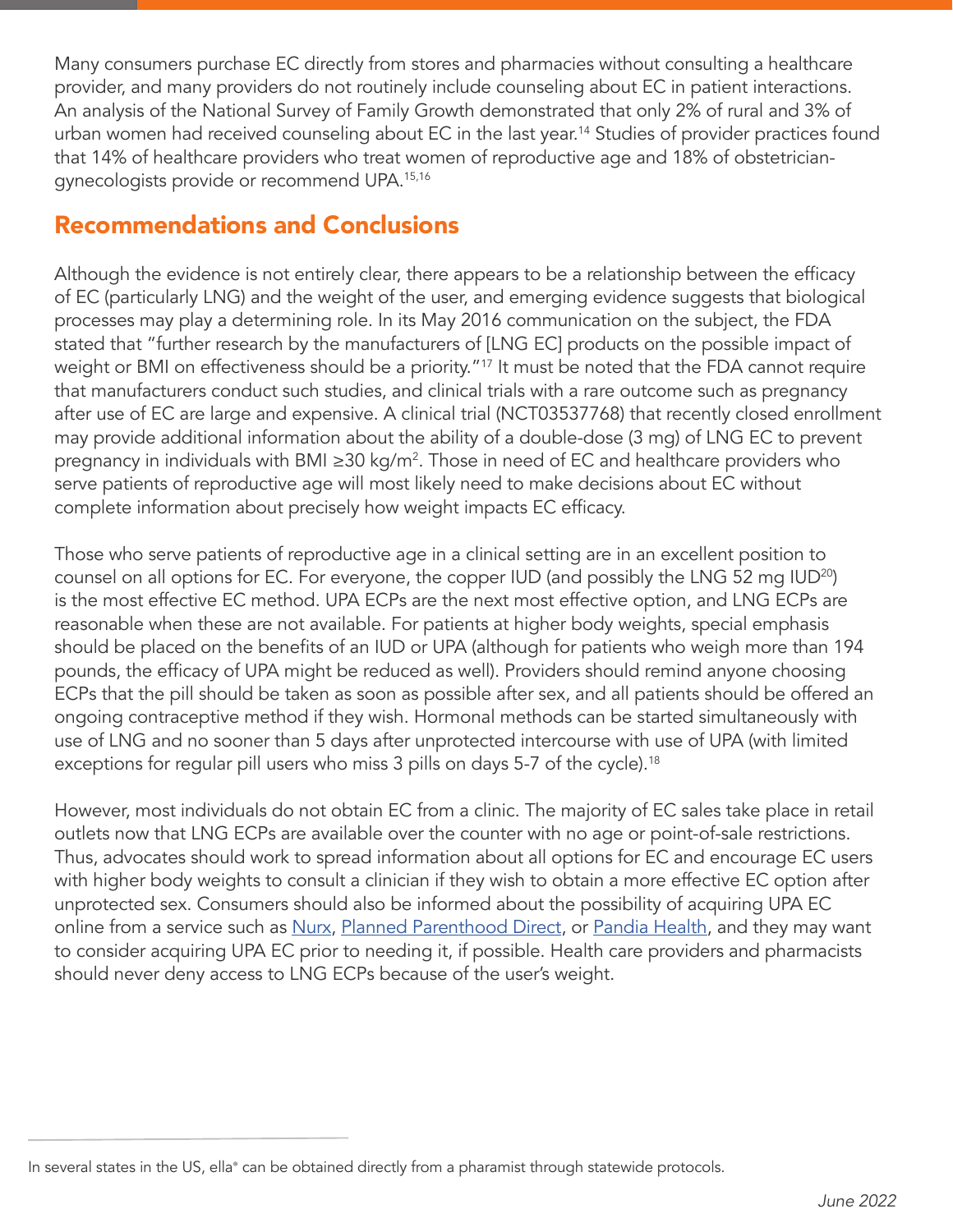#### Options for Emergency Contraception in the U.S. *(listed in order of effectiveness)*

#### Copper IUD\*

#### **Benefits**

- √ Nearly 100% effective<sup>19</sup> in preventing pregnancy after sex
- √ Provides at least 12 years of excellent ongoing contraceptive protection; maintenance-free
- ✓ Does not contain any hormones
- **✓** Efficacy is not influenced by weight

#### **Challenges**

- Must be provided by a clinician; at least one office visit is required
- Some patients may find the insertion process uncomfortable or invasive; some experience unacceptable changes in menstrual bleeding patterns
- Not everyone is interested in a long-acting method
- Though many insurance plans now cover the costs of IUDs through the Affordable Care Act, cost remains a significant barrier for individuals without insurance

\*Emerging evidence shows that the LNG 52 mg IUD provided after intercourse may be an effective option<sup>20</sup>

#### Ulipristal Acetate EC Pills (30 mg)

#### **Benefits**

- √ Can work closer to the time of ovulation, after the luteinizing hormone surge has begun, when LNG is not effective.21
- √ May be more effective than LNG for individuals with heavier body weights.
- √ Can be purchased through an online prescription service (such as <u>Nurx, [Planned Parenthood Direct](https://plannedparenthooddirect.org/)</u>, or [Pandia Health\)](https://www.pandiahealth.com/)

#### **Challenges**

- Sold by prescription only in the U.S.
- Awareness among providers and stocking in pharmacies may be low
- Efficacy may also be reduced in individuals weighing more than 194 pounds
- Interactions with progestins may reduce efficacy. Do not start hormonal contraceptives sooner than 5 days after unprotected intercourse if UPA is used or when EC is needed due to missed or late pills, patches or rings, with limited exceptions <sup>18</sup>

#### Levonorgestrel EC Pills (1.5 mg)

#### **Benefits**

- $\sqrt{B}$ y far the most widely-available EC option; available for sale at retail outlets to anyone of any age, with no prescription or proof of age requirement.
- ✓ Hormonal contraceptives can be immediately started after use of LNG EC; can be used when EC is needed because of missed or late pills, patches or rings (no interaction with hormonal contraception used prior to EC).

#### **Challenges**

- Less effective than other EC methods
- May be less effective, especially for users with body weight greater than 165 pounds
- Price may be a significant barrier; the branded product (Plan B One-Step®) costs an average of \$48, while the generic products cost about \$41<sup>22</sup> (less expensive options are available at sites such as www. afterpill.com)
- Some health plans may not cover OTC products or will cover them only with a prescription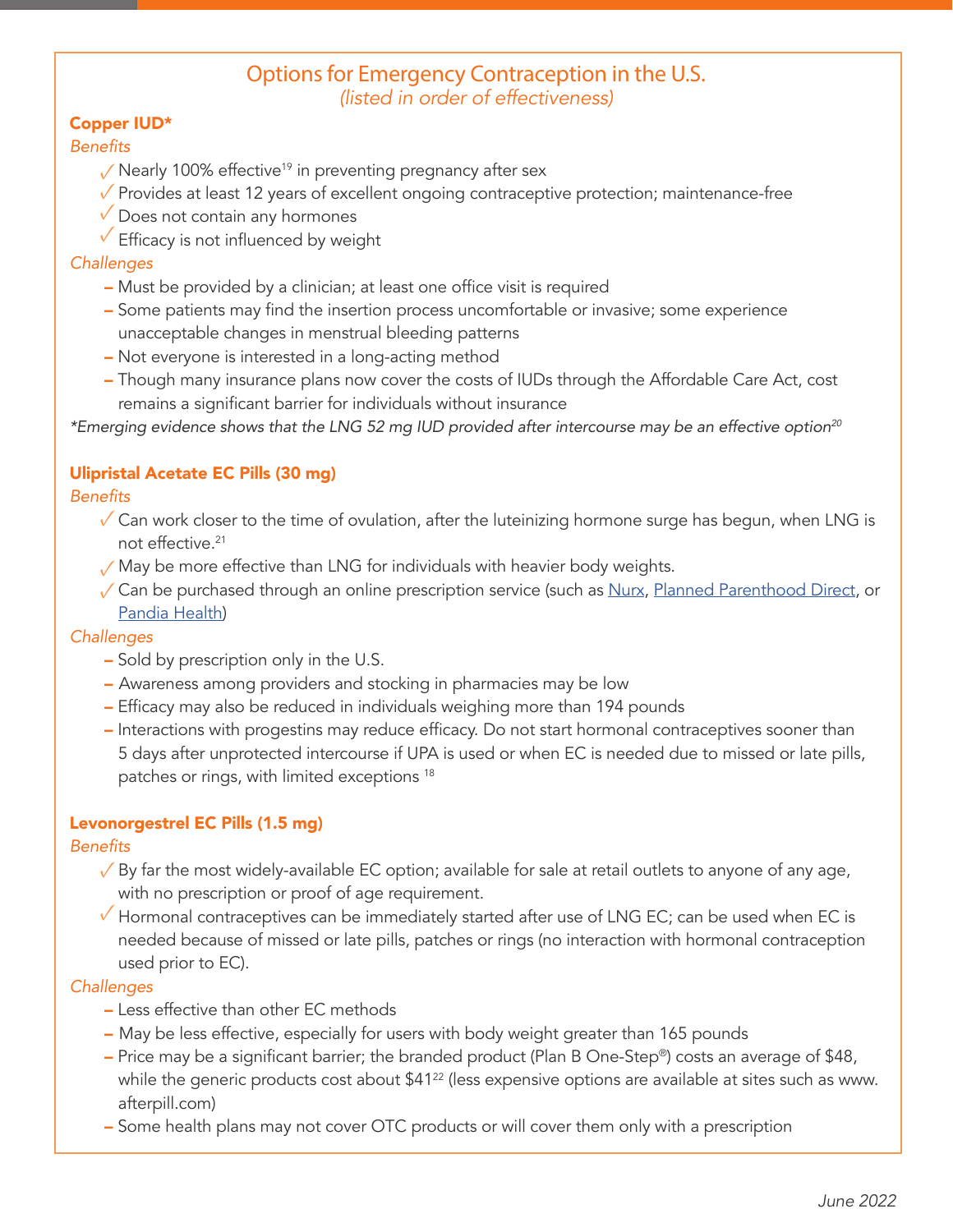# Acknowledgements

ASEC is deeply grateful to the following individuals for their technical review of current and previous versions of this fact sheet:

> Courtney Benedict, CNM, MSN Diana Blithe, PhD Kate Curtis, PhD Alison Edelman, MD MPH Kristina Gemzell-Danielsson, MD Anna Glasier, MD June Gupta MSN, WHNP-BC Tara Jatlaoui, MD, MPH Eleanor Bimla Schwarz, MD MS Carolyn Westhoff, MD MSc



For more information, contact Kelly Cleland kelly@americansocietyforec.org www.americansocietyforec.org